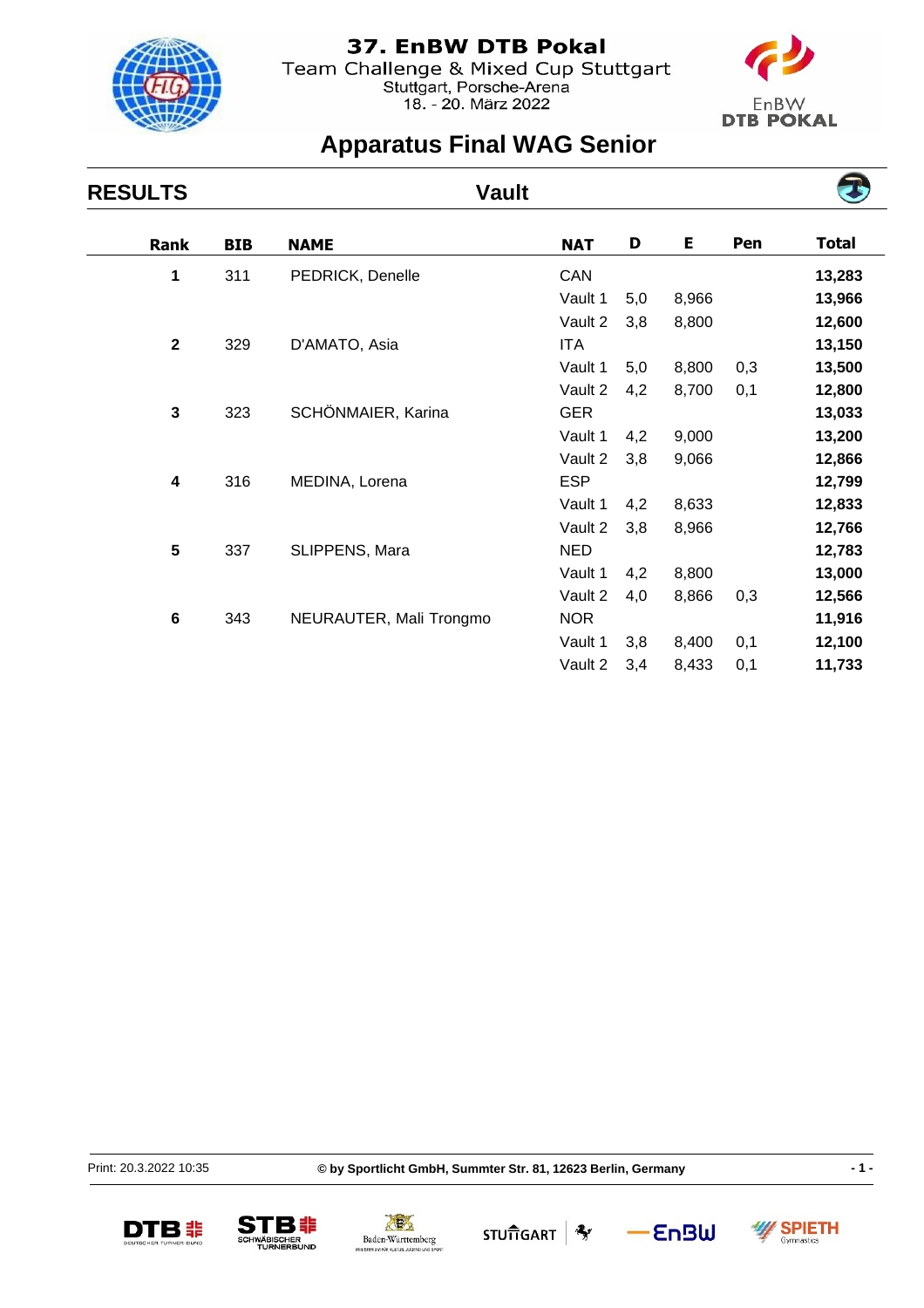

Team Challenge & Mixed Cup Stuttgart<br>Stuttgart, Porsche-Arena<br>18. - 20. März 2022



 $\overline{\phantom{a}}$ 

## **Apparatus Final WAG Senior**

| <b>RESULTS</b> | <b>Uneven Bars</b> |                |            |     |       |     |        |  |
|----------------|--------------------|----------------|------------|-----|-------|-----|--------|--|
| Rank           | <b>BIB</b>         | <b>NAME</b>    | <b>NAT</b> | D   | Е     | Pen | Total  |  |
| 1              | 334                | VILLA, Giorgia | ITA        | 5,8 | 8,033 |     | 13,833 |  |
| $\mathbf{2}$   | 300                | BROWN, Romi    | <b>AUS</b> | 5,3 | 8,400 |     | 13,700 |  |
| 3              | 352                | MATTHEWS, Nola | <b>USA</b> | 5,8 | 7,900 |     | 13,700 |  |
| 4              | 312                | LALONDE, Jenna | <b>CAN</b> | 5,0 | 7,933 |     | 12,933 |  |
| 5              | 317                | PETISCO, Alba  | <b>ESP</b> | 5,0 | 7,233 |     | 12,233 |  |
| 6              | 339                | VEERMAN, Sanna | <b>NED</b> | 5,7 | 6,033 |     | 11,733 |  |

Print: 20.3.2022 11:06

**© by Sportlicht GmbH, Summter Str. 81, 12623 Berlin, Germany - 1 -**











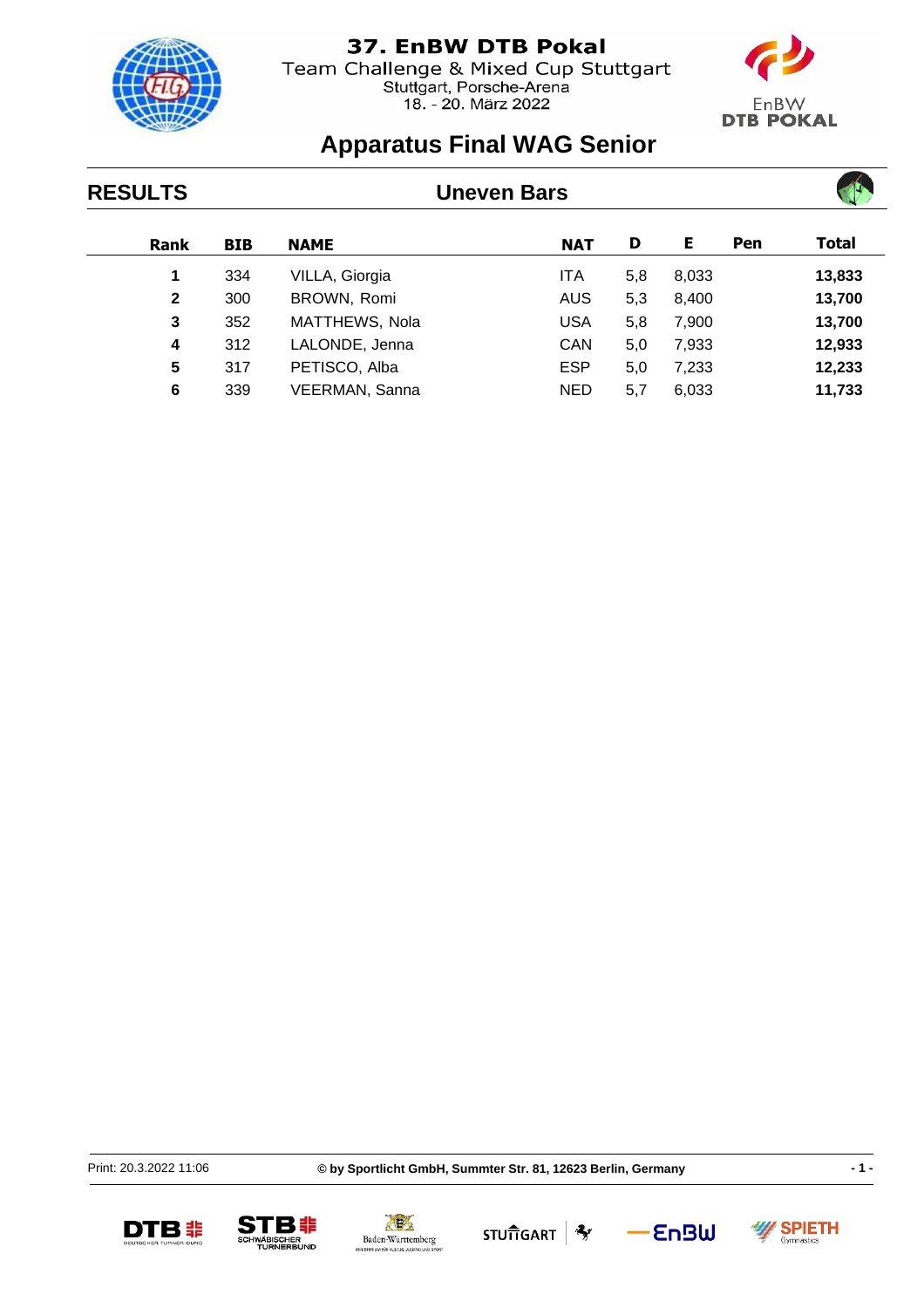

Team Challenge & Mixed Cup Stuttgart Stuttgart, Porsche-Arena<br>18. - 20. März 2022



## **Apparatus Final WAG Senior**

### **RESULTS Balance Beam Rank BIB NAME NAT D E Pen Total 1** 353 MCCLAIN, Konnor USA 6,1 7,933 **14,033 2** 332 MAGGIO, Martina ITA 5,5 8,500 **14,000 3** 339 VEERMAN, Sanna NED 4,8 7,800 **12,600 4** 304 WHITEHEAD, Emily AUS 4,9 7,400 **12,300 5** 319 DUMRATH, Julia GER 4,8 7,000 0,1 **11,700 6** 311 PEDRICK, Denelle CAN 4,6 6,566 **11,166**

Print: 20.3.2022 11:39

**© by Sportlicht GmbH, Summter Str. 81, 12623 Berlin, Germany - 1 -**

**SPIETH** 

Gymnastics